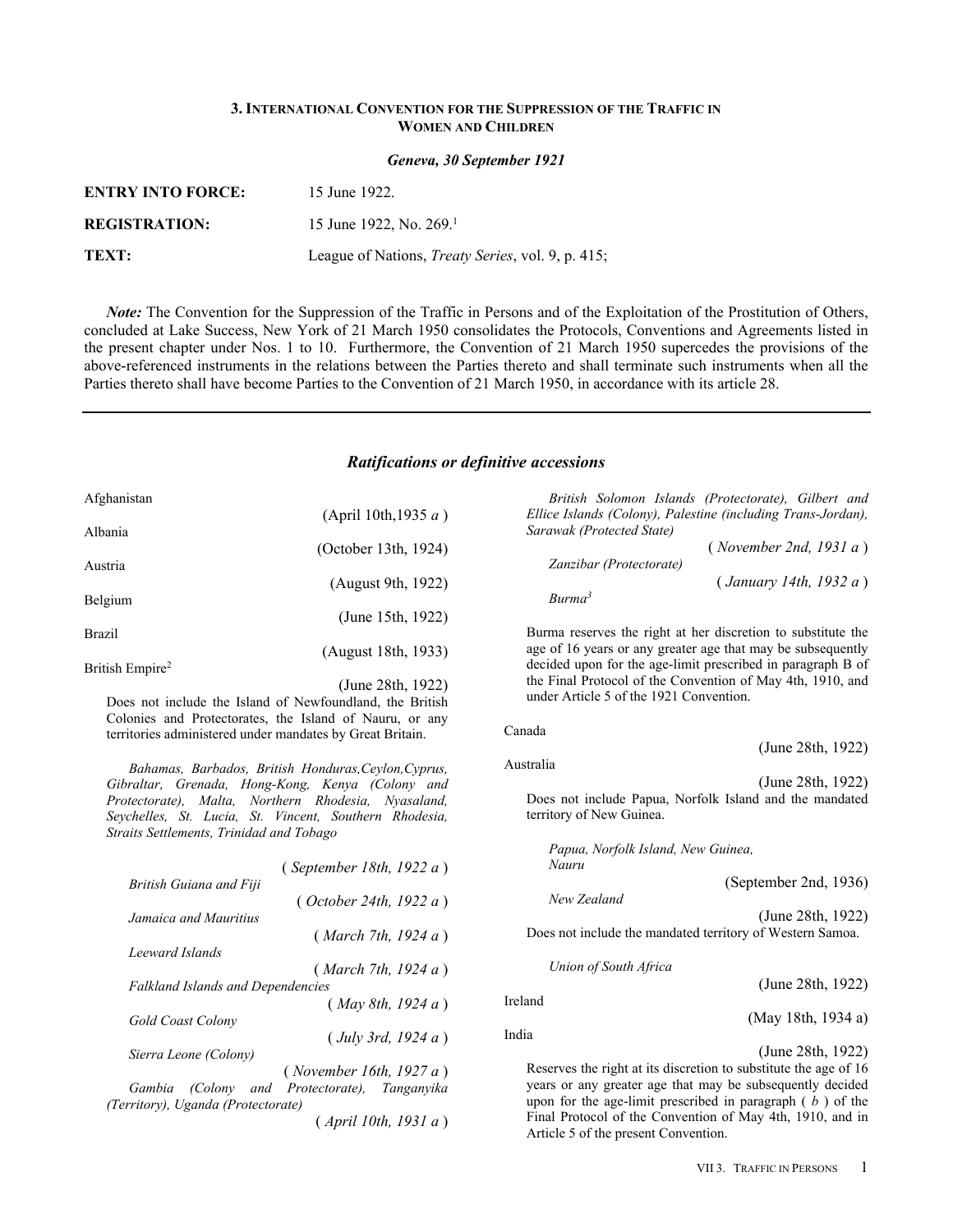| <b>Bulgaria</b>             |                          |
|-----------------------------|--------------------------|
|                             | (April 29th, 1925 a)     |
| Chile                       | (January 15th, 1929)     |
| China <sup>2,4,5</sup>      |                          |
|                             | (February 24th, $1926$ ) |
| Colombia                    |                          |
| Cuba                        | (November 8th, $1934$ )  |
|                             | (May 7th, 1923)          |
| Czechoslovakia <sup>6</sup> |                          |
| Denmark <sup>7</sup>        | (September 29th, 1923)   |
|                             |                          |

(April 23rd, 1931 a) This ratification does not include Greenland, the Convention, in view of the special circumstances, being of no interest for that possession.

| Egypt   |                                                              |
|---------|--------------------------------------------------------------|
|         | (April 13th, 1932 a)                                         |
| Estonia |                                                              |
|         | (February 28th, 1930)                                        |
| Finland |                                                              |
|         | (August 16th, 1926 a)                                        |
| France  |                                                              |
|         | (March 1st, 1926 a)                                          |
|         | Does not include the French Colonies, the countries in the   |
|         | French Protectorate or the territories under French mandate. |

| Syria and Lebanon    |                    |
|----------------------|--------------------|
|                      | (June 2nd, 1930 a) |
| Germany <sup>8</sup> | (July 8th, 1924)   |
| Greece               |                    |
|                      | (April 9th, 1923)  |
| Hungary              | (April 25th, 1925) |
| Iran                 |                    |
|                      | (March 28th, 1933) |
| Iraq                 | (May 15th, 1925 a) |
|                      |                    |

The Government of Iraq desire to reserve to themselves the right to fix an age-limit lower than that specified in Article 5 of the Convention.

| Italy<br>(June 30th, $1924$ )                              | Turkev                           |                        |
|------------------------------------------------------------|----------------------------------|------------------------|
| Italian Colonies                                           |                                  | (April 15th, 1937 a)   |
| $($ July 27th, 1922 a)                                     | Uruguay                          |                        |
| Subject to the age-limit for native women and children,    |                                  | (October 21st, 1924 a) |
| referred to in Article 5, being reduced from twenty-one to | Yugoslavia (former) <sup>9</sup> |                        |
| sixteen years.                                             |                                  | (May 2nd, 1929 a)      |

Japan

# *Signatures or accessions not yet perfected by ratification*

Argentina *(a)* Costa Rica Panama ( *a* )

Does not include Chosen, Taiwan, the leased Territory of Kwantung, the Japanese portion of Saghalien Island and Japan's mandated territory in the South Seas.

| (February 12th, 1924)                               |
|-----------------------------------------------------|
|                                                     |
| (September 14th, 1931)                              |
|                                                     |
| (December 31st, 1929 a)                             |
| (May 10th, 1932 a)                                  |
|                                                     |
| (July 18th, 1931 a)                                 |
| (including Netherlands Indies, Surinam and Curaçao) |
| (September 19th, 1923)                              |
|                                                     |
| (December 12th, 1935 a)                             |
|                                                     |
| (August 16th, 1922)                                 |
| (October 8th, 1924)                                 |
|                                                     |
| (December 1st, 1923)                                |
|                                                     |
| (September 5th, 1923)                               |
|                                                     |
|                                                     |

(May 12th, 1924 a) Does not include the Spanish Possessions in Africa or the territories of the Spanish Protectorate in Morocco.

| Sudan (Anglo-Egyptian Condominium)                                                                                                                               |                      |
|------------------------------------------------------------------------------------------------------------------------------------------------------------------|----------------------|
|                                                                                                                                                                  | (June 1st, 1932 a)   |
| Sweden                                                                                                                                                           | (June 9th, 1925)     |
| Switzerland                                                                                                                                                      |                      |
|                                                                                                                                                                  | (January 20th, 1926) |
| Thailand                                                                                                                                                         | (July 13th, 1922)    |
|                                                                                                                                                                  |                      |
| With reservation as to the age-limit prescribed in paragraph<br>$\left( \begin{array}{cccc} 1 & 0 & 0 & 0 \\ 0 & 0 & 0 & 0 \\ 0 & 0 & 0 & 0 \end{array} \right)$ |                      |

( *b* ) of the Final Protocol of the Convention of 1910 and Article 5 of this Convention, in so far as concerns the nationals of Thailand.

| Turkey                           |                        |
|----------------------------------|------------------------|
|                                  | (April 15th, 1937 a)   |
| Uruguay                          | (October 21st, 1924 a) |
| Yugoslavia (former) <sup>9</sup> | (Mav 2nd 1929 a)       |

Peru ( *a* )

# (December 15th, 1925)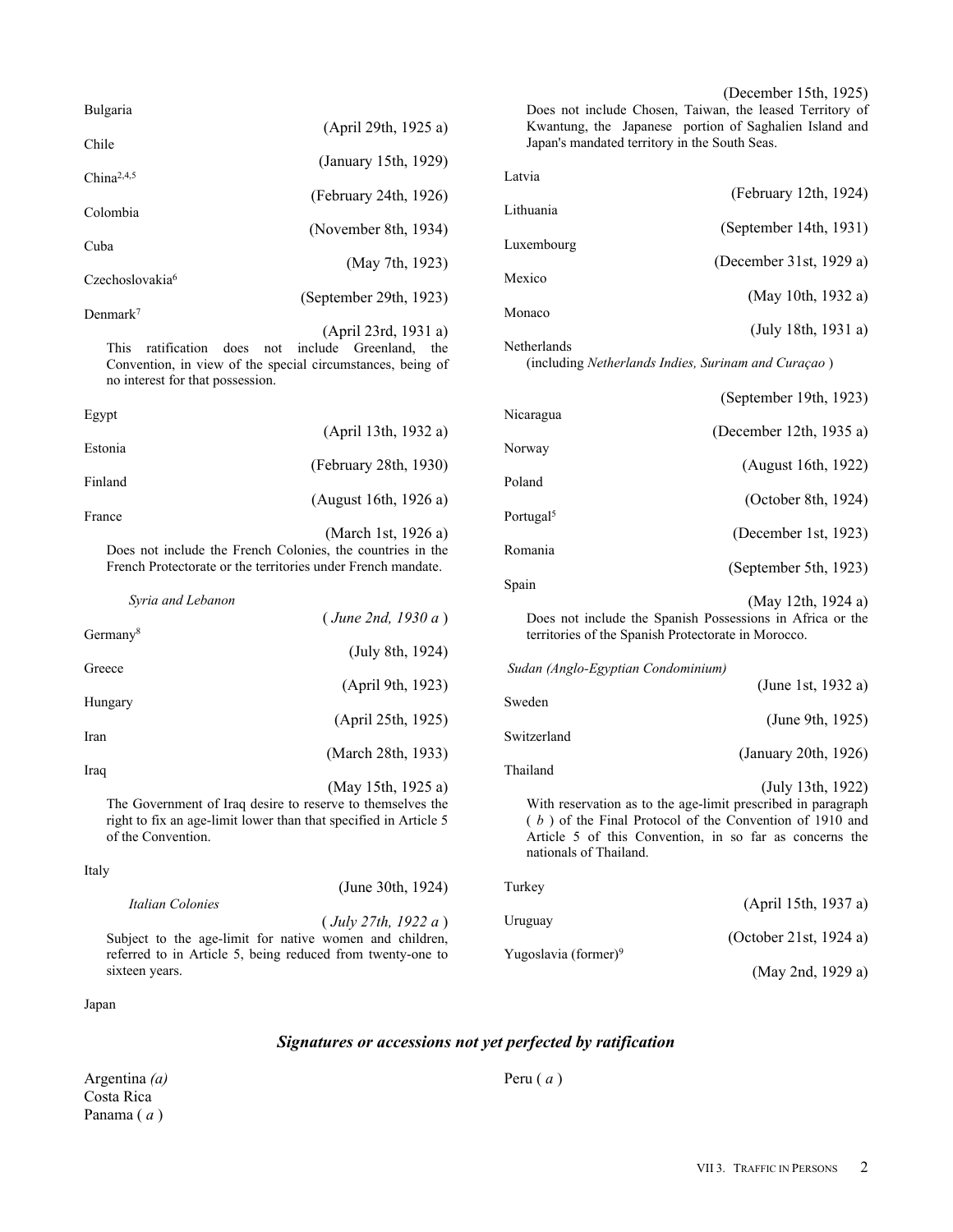### *Actions subsequent to the assumption of depositary functions by the Secretary-General of the United Nations*

| $Accession(a)$ ,<br>Succession(d) |        |
|-----------------------------------|--------|
|                                   | 1976 d |
|                                   | 1948 a |
|                                   | 1963d  |
|                                   | 1993 d |
|                                   | 1972 d |
|                                   | 1958 d |
|                                   | 1964 d |
|                                   | 1967 d |
|                                   | 1969 d |
|                                   |        |

| Participant <sup>5,8</sup>  | $Accession(a)$ ,<br>Succession(d) |        |
|-----------------------------|-----------------------------------|--------|
|                             |                                   | 1994 d |
|                             |                                   | 1947 d |
|                             |                                   | 1947 a |
|                             |                                   | 1962 d |
|                             |                                   | 1966 d |
|                             |                                   | 1993 d |
| Trinidad and Tobago  11 Apr |                                   | 1966 d |
|                             |                                   | 1973 d |
|                             |                                   | 1998 d |

#### *Notes:*

<sup>1</sup> See League of Nations, *Treaty Series* , vol. 9, p. 415.

In accordance with its Article 11, the Convention entered into force in respect of each Party on the date of the deposit of its ratification or act of accession.

<sup>2</sup> On 6 and 10 June 1997, respectively, Secretary-General received communications regarding the status of Hong Kong from China and the United Kingdom of Great Britain and Northern Ireland (see also note 2 under "China" and note 2 under "United Kingdom of Great Britain and Northern Ireland" in the "Historical Information" section in the front matter of this volume). Upon resuming the exercise of sovereignty over Hong Kong, China notified the Secretary-General that the Convention will also apply to the Hong Kong Special Administrative Region.

<sup>3</sup> See note 1 under "Myanmar" in the "Historical Information" section in the front matter of this volume.

<sup>4</sup> See note concerning signatures, ratifications, accessions, etc., on behalf of China (note 1 under "China" in the "Historical Information" section in the front matter of this volume).

<sup>5</sup> On 11 August 1999, the Government of Portugal informed the Secretary-General that the Convention would apply to Macao.

Subsequently, the Secretary-General received communications regarding the status of Macao from China and Portugal (see note 3 under "China" and note 1 under "Portgual" in the "Historical Information" section in the front matter of this volume). Upon resuming the exercise of sovereignty over Macao, China notified the Secretary-General that the Convention will also apply to the Macao Special Administrative Region.

<sup>6</sup> See note 1 under "Czech Republic" and note 1 under "Slovakia" in the "Historical Information" section in the front matter of this volume.

<sup>7</sup> According to a reservation made by the Danish

Government when ratifying the Convention, the latter was to take effect, in respect of Denmark, only upon the coming into force of the Danish Penal Code of April 15th, 1930. This Code having entered into force on January 1st, 1933, the Convention has become effective for Denmark from the same date.

8 In a notification received on 21 February 1974, the Government of the German Democratic Republic stated that the German Democratic Republic had declared the reapplication of the Convention as from  $\hat{8}$  March 1958.

In this connection, the Secretary-General received on 2 March 1976 the following communication from the Government of the Federal Republic of Germany:

With reference to the communication by the German Democratic Republic of 31 January 1974, concerning the application, as from 8 March 1958, of the International Convention of 30 September 1921 for the Suppression of the Traffic in Women and Children, the Government of the Federal Republic of Germany declares that in the relation between the Federal Republic of Germany and the German Democratic Republic the declaration of application has no retroactive effect beyond 21 June 1973.

Subsequently, in a communication received on 17 June 1976, the Government of the German Democratic Republic declared:

"The Government of the German Democratic Republic takes the view that in accordance with the applicable rules of international law and the international practice of States the regulations on the reapplication of agreements concluded under international law are an internal affair of the successor State concerned. Accordingly, the German Democratic Republic was entitled to determine the date of reapplication of the International Convention when it established its status as a party by way of succession."

See also note 2 under "Germany" in the "Historical Information" section in the front matter of this volume.

<sup>9</sup> See note 1 regarding "Bosnia and Herzegovina",